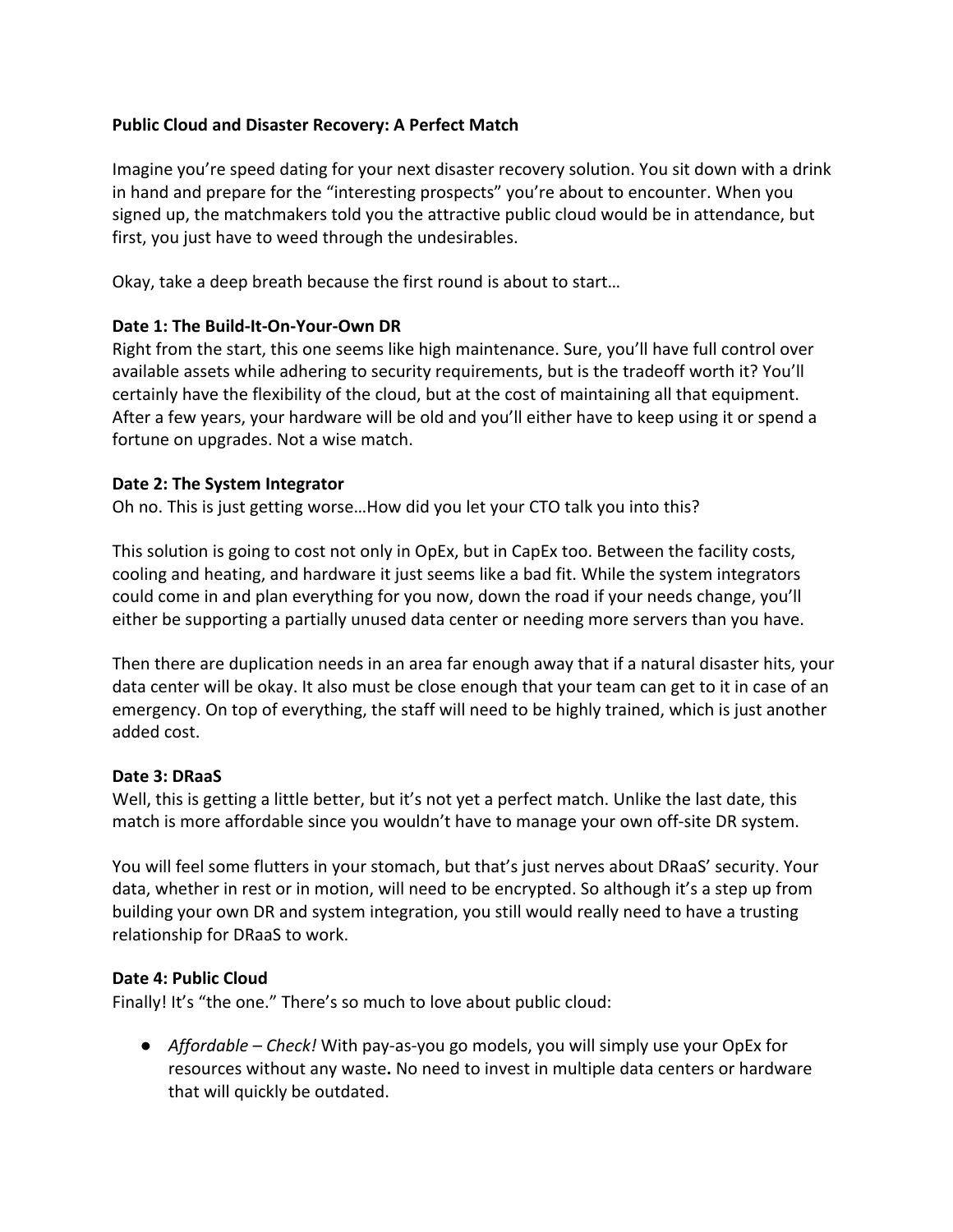- Flexible Check! The public cloud offers greater elasticity. No matter what demands you have, they will never max out the capacity of the cloud. The public cloud has greater economy of scale than any enterprise could ever have, which allows you to use the exact amount of resources you need for any given task.
- *Secure Check!* The public cloud is no stranger to security threats. With hackers constantly pounding providers like AWS they have developed top-notch security practices. Plus, they retain the best security professionals in the business.
- *Ease of Deployment Check!* You won't have a lengthy planning process here since all of the resources are at hand. Public cloud is available within minutes.

Whether you are dealing with a man-made or natural disaster, the public cloud offers unique solutions for every business. Now that the DR Dating Game is over, let's review more specifically the advantages of public cloud:

# **Replication of Entire Application Stack**

Just backing up "data" to the cloud is not enough for a DR plan. Entire systems and applications must be included in order to successfully be back online after a disaster. Databases, load balancers, and other systems need to be fully operable upon failover. Public cloud can support all of these necessities.

# **Failover Prioritization**

With just one click (or zero), you can be up and running after a failure. By prioritizing which applications need to come up first, you can ensure that a failover scenario goes as planned. Different applications and their data will have different Recovery Point Objectives (RPOs) and Recovery Time Objectives (RTOs). For example, a customer-facing portal for accessing medical records might be able to wait a couple of hours to back up, but cannot have any data loss. In contrast, an internal HR system for processing leave requests may be able to roll back any "recent" point in time, but needs to be up within 15 minutes.

It's extremely important to define these service levels when building a DR plan. When it comes to using a public cloud-based DR, there are restraints and limitations for recovery that must be contemplated. Elasticity and the ability to spin up as many instances as necessary come with a high cost. It will be more financially viable to prioritize certain applications and services in a cloud DR plan than to bring every single system back online simultaneously.

# **Continuous Replication**

Rather than backing up at distinct and sparse intervals, Continuous Data Protection (CDP) to a cloud service allows for real time updates no matter the environmental complexity. If your RPO is two hours for business critical applications, CDP is a must.

# **Replication To, Across, and Between Multiple Cloud Locations and Providers**

Is your CIO paranoid about downtime and data loss? By including multiple cloud providers in your DR plan, you can affirm that this will never be a possibility. This may seem like overkill for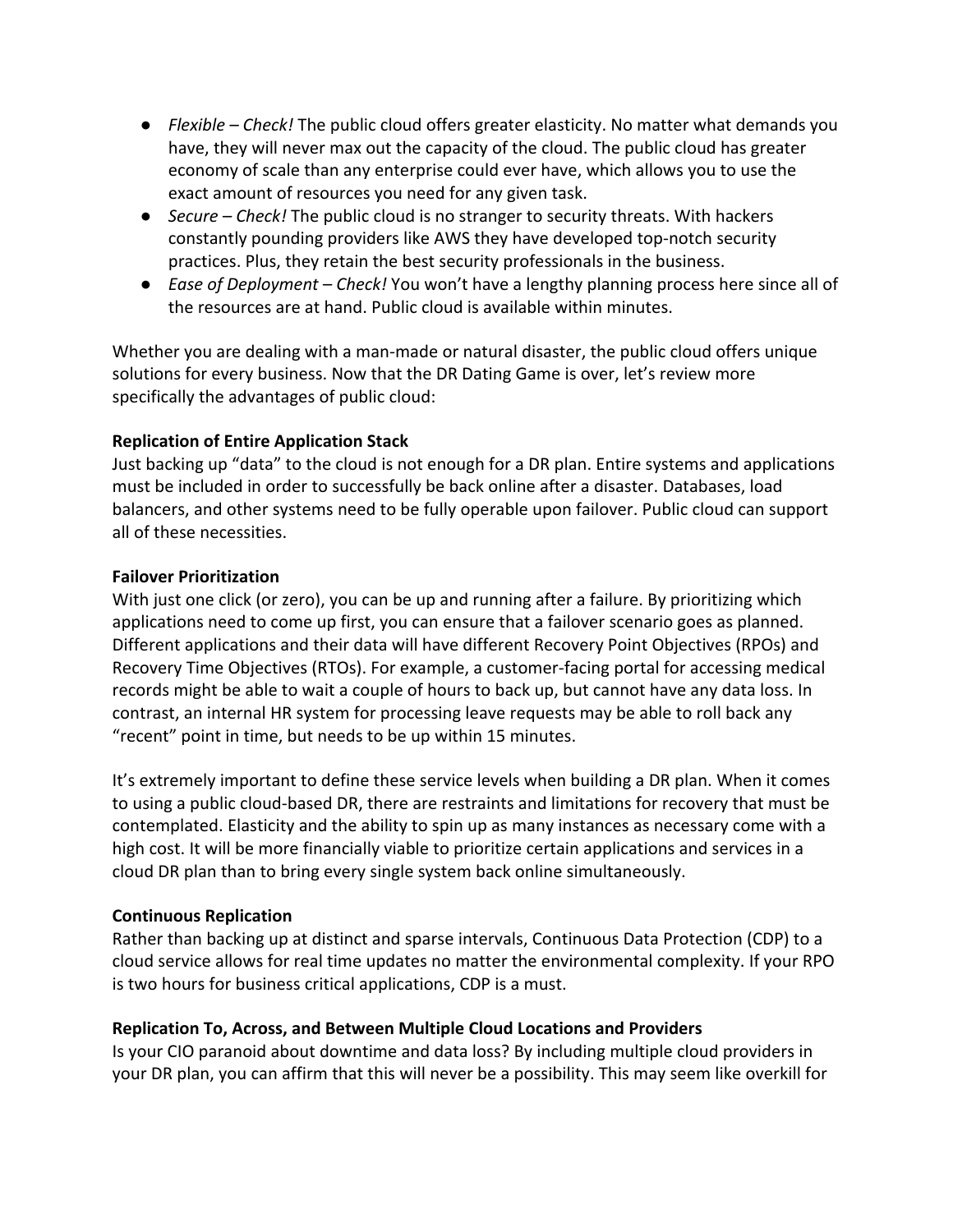some applications, but for business critical systems like payment processing, having more than one vendor housing your data allows for peace of mind (and iron clad guarantees of SLAs). From Amazon's Elastic Cloud Compute (EC2) to VMware's vCloud Air, there are vendors at all price points. The flexibility here allows your DR administrators to choose a platform they are more comfortable with.

Even if you choose a single provider, being able to enact a DR plan from different geographical locations is still a good idea.

# Non-disruptive testing for cutover / failover

In a disaster with a cloud-based DR setup, you are guaranteed that your RTO and RPO will be met. Like all systems in IT, constant testing and quality assurance are important. They should be part of your business continuity plan for DR. Is there a hurricane coming? No need to worry, you can migrate your entire DR system to a geographically separated datacenter with a few clicks and zero downtime. 

# **Disaster Recovery Options at a Glance**

|                      | <b>Private Cloud</b>                                                                 | System                                                                               | <b>DRaaS</b>                                                                                        | <b>Public Cloud</b>                                                                    |
|----------------------|--------------------------------------------------------------------------------------|--------------------------------------------------------------------------------------|-----------------------------------------------------------------------------------------------------|----------------------------------------------------------------------------------------|
|                      |                                                                                      | Integrator                                                                           |                                                                                                     |                                                                                        |
| <b>Affordability</b> | <b>Requires CapEx</b><br>& OpEx                                                      | Very expensive -<br>Must pay for all                                                 | Affordable but<br>may only be                                                                       | Affordable pay-<br>as-you-go model                                                     |
|                      |                                                                                      | the set up and<br>the consulting                                                     | simple backup<br>and restore                                                                        | with no waste                                                                          |
| <b>Flexibility</b>   | Limited to<br>available assets                                                       | Limited to<br>available assets                                                       | Must trust that<br>the provider can<br>implement<br>recovery plan in<br>the time of the<br>disaster | Elastic & greater<br>economy of<br>scale                                               |
| <b>Security</b>      | Lacks security<br>specialist and/or<br>requires the<br>cost of training<br>employees | Lacks security<br>specialist and/or<br>requires the<br>cost of training<br>employees | Need for<br>encryption                                                                              | Best in business<br>security<br>prompted by<br>unrivaled<br>experience with<br>hacking |
| <b>Deployment</b>    | Long lead time<br>to build<br>datacenter and<br>plan DR                              | Long lead time<br>to build<br>datacenter and<br>plan DR                              | Easily deployed<br>after agreeing<br>on an SLA                                                      | Ready in<br>minutes                                                                    |